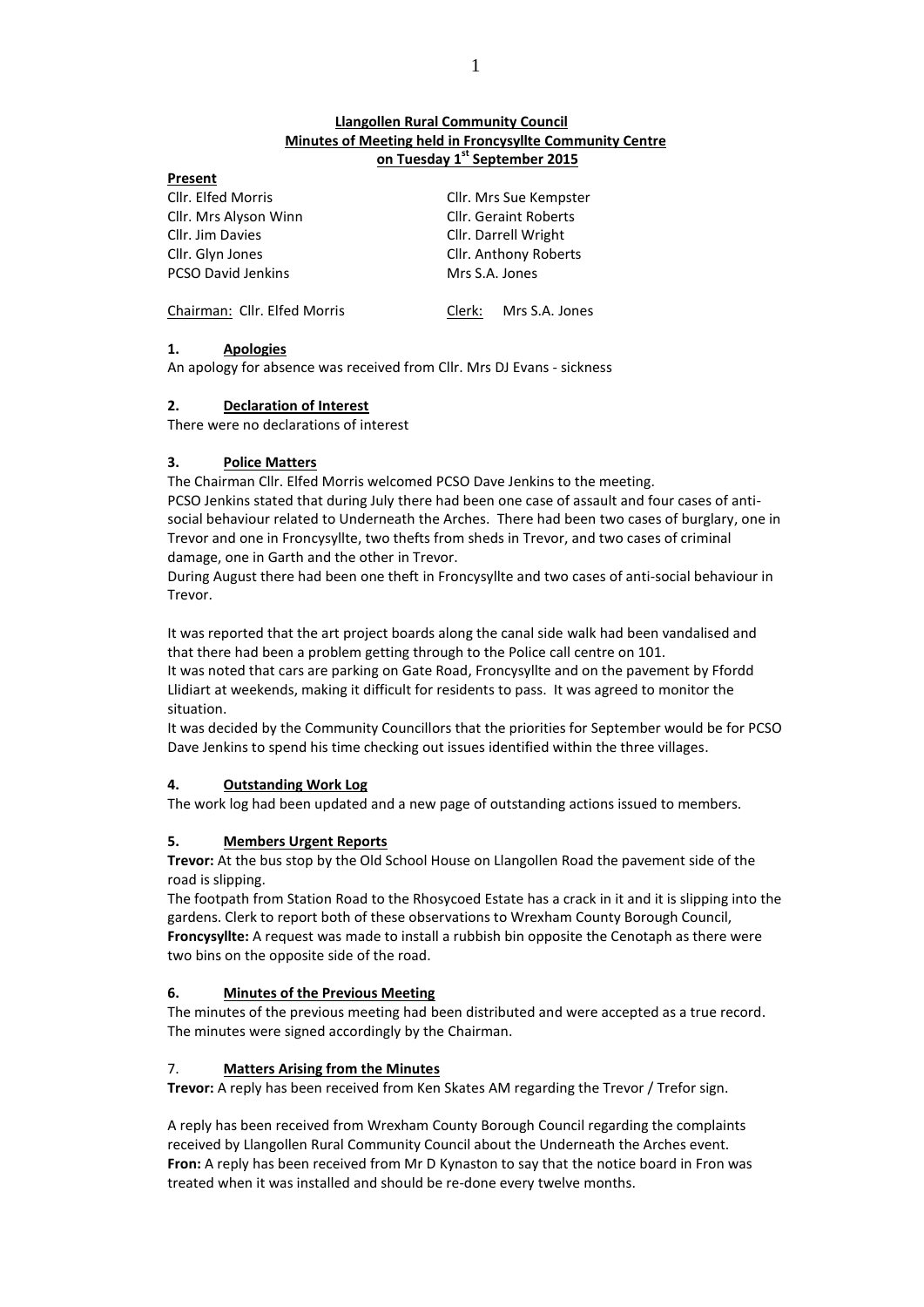# **8. Planning**

# **Planning Applications:**

Erection of new dwelling (2 bed) with associated access and landscaping on land to the rear of Glen Craig.

**Glen Craig, Llangollen Road, Trevor. P/2015/0599** 

There were no objections.

# **Certificates of Decision**

Replacement of flat roof with pitched roof and use of existing flat roof as a patio area for public house.

**Aussie Rooster, Llangollen Road, Trevor P/2015/0262 Granted**

# **9. Correspondence**

## **Welsh Government:**

Local Government Democracy Division

The Playing Fields (Community Involvement in Disposal Decision) (Wales) Regulations 2015. Local Democracy & Boundary Commission for Wales Draft Directions.

## **WCBC:**

Minutes of the Rural Community Council Meeting held on the  $2^{nd}$  June 2015. Invitation to attend a Planning Training Workshop 22<sup>nd</sup> October 2015 at Chirk Parish Hall.

## **One Voice Wales:**

Agenda and minutes for the Annual General Meeting of the Flintshire / Wrexham Group. Motions for debate at the Annual General Meeting 3<sup>rd</sup> October 2015.

# **General:**

Legal Topic Notes from NALC. Wrexham Area Civic Society programme for 2015 and newsletter. Charles Gittins – Blackwood timber harvest. Dee Valley Water Drought Plan 2015.

# **Receipts:**

Mr PJ Ankers Peter Green Groundcare.

## **10. Leasing of Playgrounds**

A meeting has been held with Councillors and the Community Council's Solicitor, to discuss how the **freeholds and leasing's of the playgrounds** where progressing. All the searches are now in and the Community Council have had several site meetings with Officers from Wrexham County Borough Council and our Solicitor to make sure that everything is in order before we take them over.

Wrexham County Borough Council are in the process of transferring the following playgrounds over to the Community Council.

Garth - freehold. Woodlands Grove – freehold.

The Oaks – leasehold. Fron Community Centre – leasehold.

George Avenue, Trevor not until 2020.

Maintenance, grass cutting etc. of all the above playgrounds, is now the responsibility of Llangollen Rural Community Council.

# **11. Footpaths & Roadways**

Following complaints about the issue of dog fouling, it was reported that Wrexham County Borough Council's Enforcement Officers have been seen in the Ward and have put up new signage.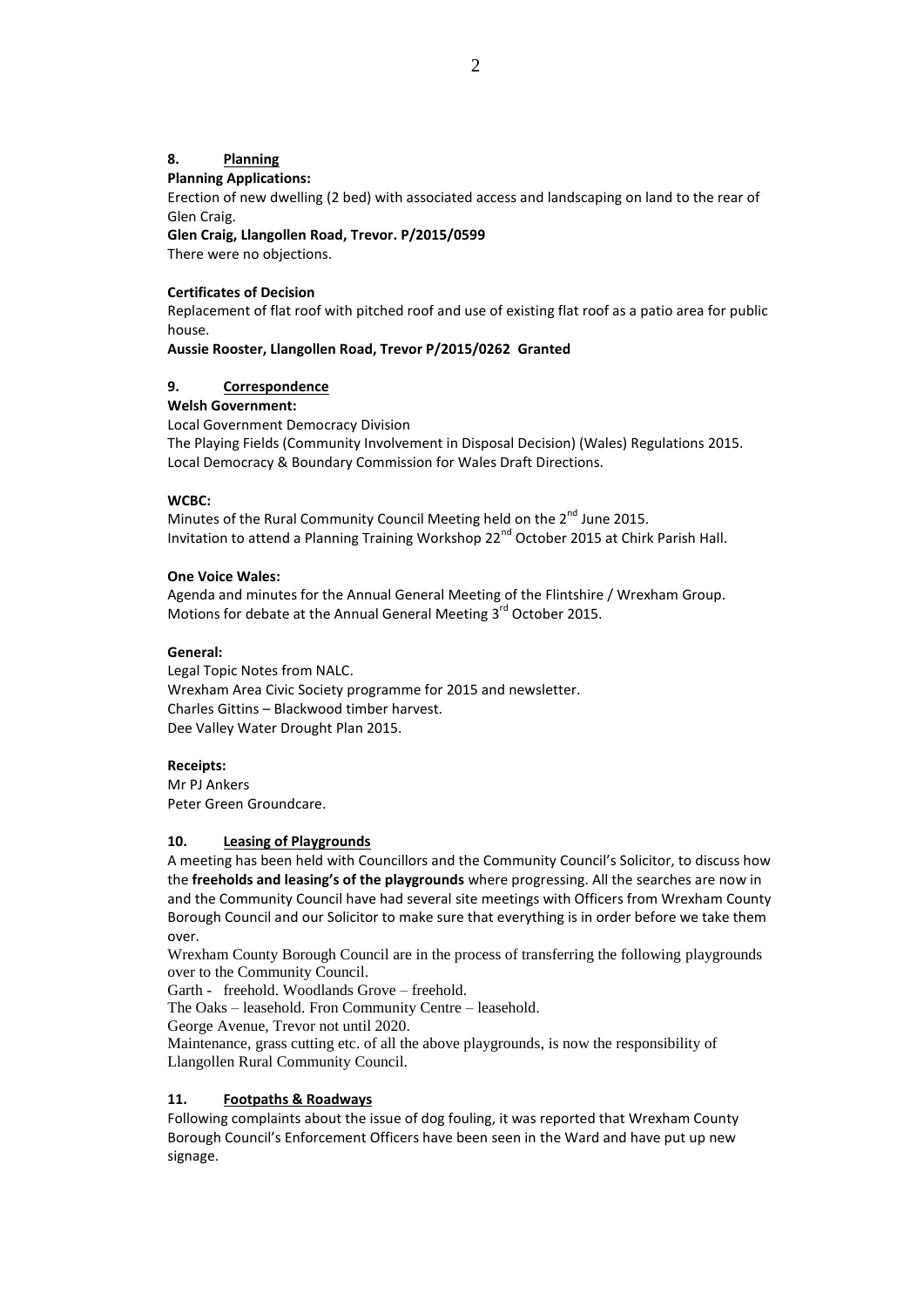#### **12. Projects 2015/2016**

Nothing to report.

#### **13. Meetings**

Another meeting has been held with Wrexham County Borough Council to look at installing a new solar light by **Cromwell Terrace in Garth**. Work can be carried out during a weekend or at half term.

At the July 2014 Community Council meeting complaints were received from residents requesting a **one way system on the Rhosycoed Estate in Trevor**. A site meeting was held in September 2014 and it was then decided to go out to consultation.

Following this a special meeting of Council was then called in August 2015 with Darren Green from Wrexham County Borough Council to discuss the results of a possible one way system on the Rhosycoed estate. It was stated by Darren Green that the response to the consultation letters sent to all households on the Rhosycoed Estate in Trevor, was that the majority were in favour of a one way system.

#### **Recommendation:**

Members of the Community Council decided that they should go with the majority decision made by the residents living on the Estate. This was proposed and seconded with all in favour. C/Cllr. Pat Jeffares said that he would now take the Community Council's decision forward to Wrexham County Borough Council. Mr Darren Green said that this could be in place by the end of September.

As a result of a meeting the Community Council had with Wrexham County Borough Council and the Aqueduct Community Association, represented by Cllr. Mrs Sue Kempster, the **parking problems in Trevor** improved during the busy weekends in August with cars being parked on the field adjacent to the canal basin car park. The Chairman thanked Cllr. Kempster for her efforts in making sure that there was always someone available to man the field. A number of local groups gave their time to manning the field.

Cllr. Mrs Sue Kempster has received confirmation that she has been accepted as a member of the Cadwyn Clwyd Board.

#### **14. Noddfa Cemetery Report**

A meeting to be arranged for September.

# **15. Playgrounds**

A meeting of the Playground Committee was held on the 22<sup>nd</sup> July 2015.

#### **Annual Play Inspections**

The Annual Play Inspection report has been received on all the playgrounds and the overall result was LOW RISK.

**Garth:** the gate needs painting and some attention to the fencing.

**The Oaks:** A swing has a crack in it and it was suggested that the Clerk should enquire if it would be possible to swop the swing over for one from Garth (if the bid for a new playground in Garth is successful). The litter bin is rusty and needs painting.

**George Avenue:** The grass is a bit bald in places.

**Woodlands Grove:** The gate needs painting, the picnic table and bench need repairing, and the litter bin needs a new front. On the multi play equipment the paintwork has some rusty patches and needs touching up. There are some bald patches and a comment was made about the crawling tunnel. The cost of repairing the equipment on an annual basis was discussed and should an emergency fund be allocated.

#### **Quotation for grass cutting Woodlands Grove**

A quote has been received from Peter Green Groundwork for the Woodlands Grove play-area and this was accepted